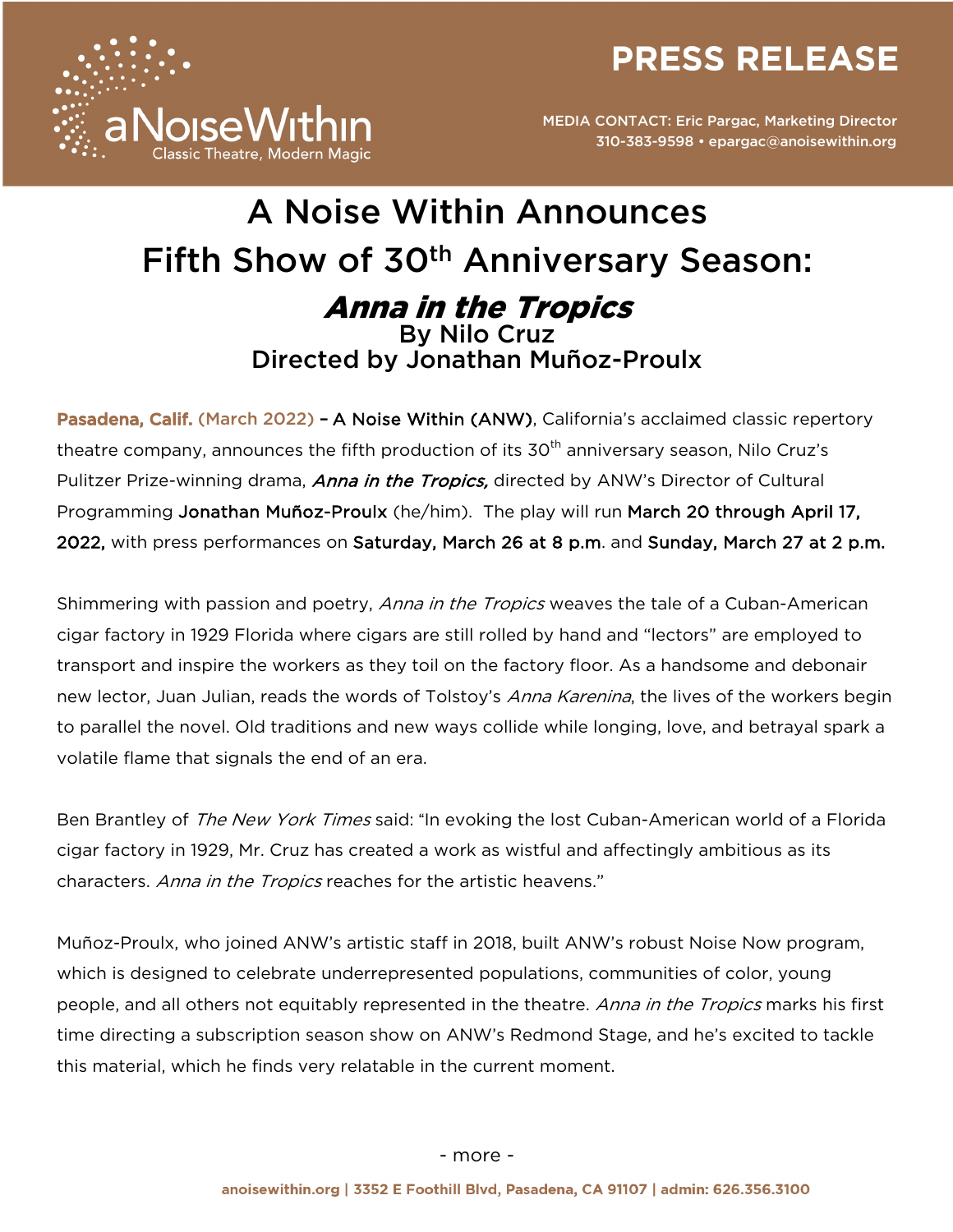



"It depicts a beautiful tension between the old and the new, the past and the future, how these characters have to make a choice to evolve or honor tradition, as their lives play out—all this, not knowing America is on the precipice of the Great Depression," Muñoz-Proulx said.

In his preface to the play, Cruz said: "Literary reveries are related to cigar smoke—both permit one to escape the weight of the world and defy the laws of gravity. Cigar workers were able to escape the monotony of manual labor through literary reveries… Perhaps these imaginary flights don't offer immediate solutions to life's difficulties but to pause over a few lines of a book and share human emotions can bring us sense of consolation and alleviate reality."

Single ticket prices for *Anna in the Tropics* start at \$25 and are available at anoisewithin.org, by phone at 626-356-3121, and at the box office located at 3352 East Foothill Blvd. in Pasadena, Calif.

## Anna in the Tropics Cast, Creative Team, and Crew

The cast includes Santiago: Leandro Cano\* (he/him) Cheché: Gabriel Bonilla (he/him) Ofelia: Rose Portillo\* Marela: Katie Rodriguez\* (she/her) Conchita: Tania Verafield\* (she/her/ella) Palomo / Eliades: Matias Ponce\* (he/him) Juan Julian: Jason Manuel Olazábal\* (he/him)

\*Member of Actors' Equity Association, the Union of Professional Actors and Stage Managers in the United States.

Directed by Jonathan Muñoz-Proulx (he/him), scenic design by Tanya Orellana† (she/her), costume design by E.B. Brooks†, lighting design by Tom Ontiveros†, sound design by Jeff Gardner<sup>+</sup> (he/him), intimacy director is Carly D. Weckstein (she/they), fight choreography by Kenneth R. Merckx, Jr., stage manager is Taylor Anne Cullen\* (she/her), assistant stage manager is Maricela Sahagun (she/her), wig & make-up design by Shelia Dorn, properties designer is Shen Heckel, lightboard operator is T Kosek, run crew is Mikayla Bettner and Ty Pickett (he/him)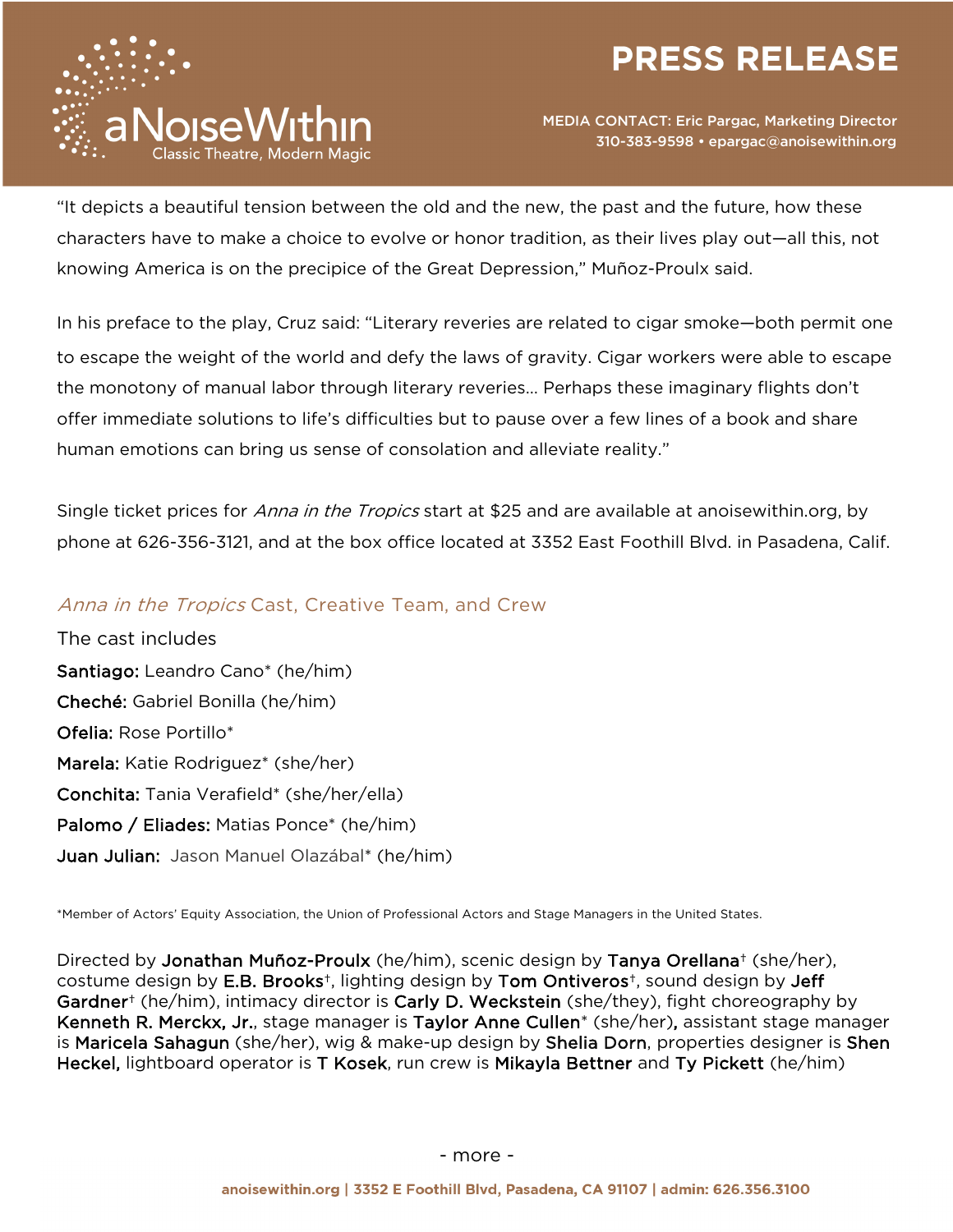



#### Performances

Sunday, Mar. 20 at 2 p.m. (Preview) Wednesday, Mar. 23 at 7:30 p.m. (Preview & Pre-Show Symposium) Thursday, Mar. 24 at 7:30 p.m. (Preview & Pay What You Choose) Friday, Mar. 25 at 8 p.m. (Preview) Saturday, Mar. 26 at 8 p.m. (Opening Night & Press Performance #1) Sunday, Mar. 27 at 2 p.m. (Press Performance #2) Friday, Apr. 1 at 8 p.m. (Post-Show Conversation) Saturday, Apr. 2 at 2 p.m. Saturday, Apr. 2 at 8 p.m. Sunday, Apr. 3 at 2 p.m. (Post-Show Conversation) Thursday, Apr. 7 at 7:30 p.m. Friday, Apr. 8 at 8 p.m. (Post-Show Conversation) Saturday, Apr. 9 at 2 p.m. Saturday, Apr. 9 at 8 p.m. Sunday, Apr. 10 at 2 p.m. Sunday, Apr. 10 at 7 p.m. (Sunday Rush) Thursday Apr. 14 at 7:30 p.m. Friday, Apr. 15 at 8 p.m. (Post-Show Conversation) Saturday, Apr. 16 at 2 p.m. Saturday, Apr. 16 at 8 p.m. Sunday, Apr. 17 at 2 p.m.

#### Ticket and Price Information

Buy Online: www.anoisewithin.org Buy Via Phone: 626-356-3121

Purchase at Box Office: 3352 E. Foothill Blvd., Pasadena, CA 91107

Regular Prices: Single tickets from \$25, Student Rush with ID an hour before performance \$20.

Groups (10 or more): Adults from \$25 to \$50 a ticket, up to 35% off; Students from \$18/tickets. Call 626-356-3121 for more information and ask for Subscriber Services Manager Deborah Strang.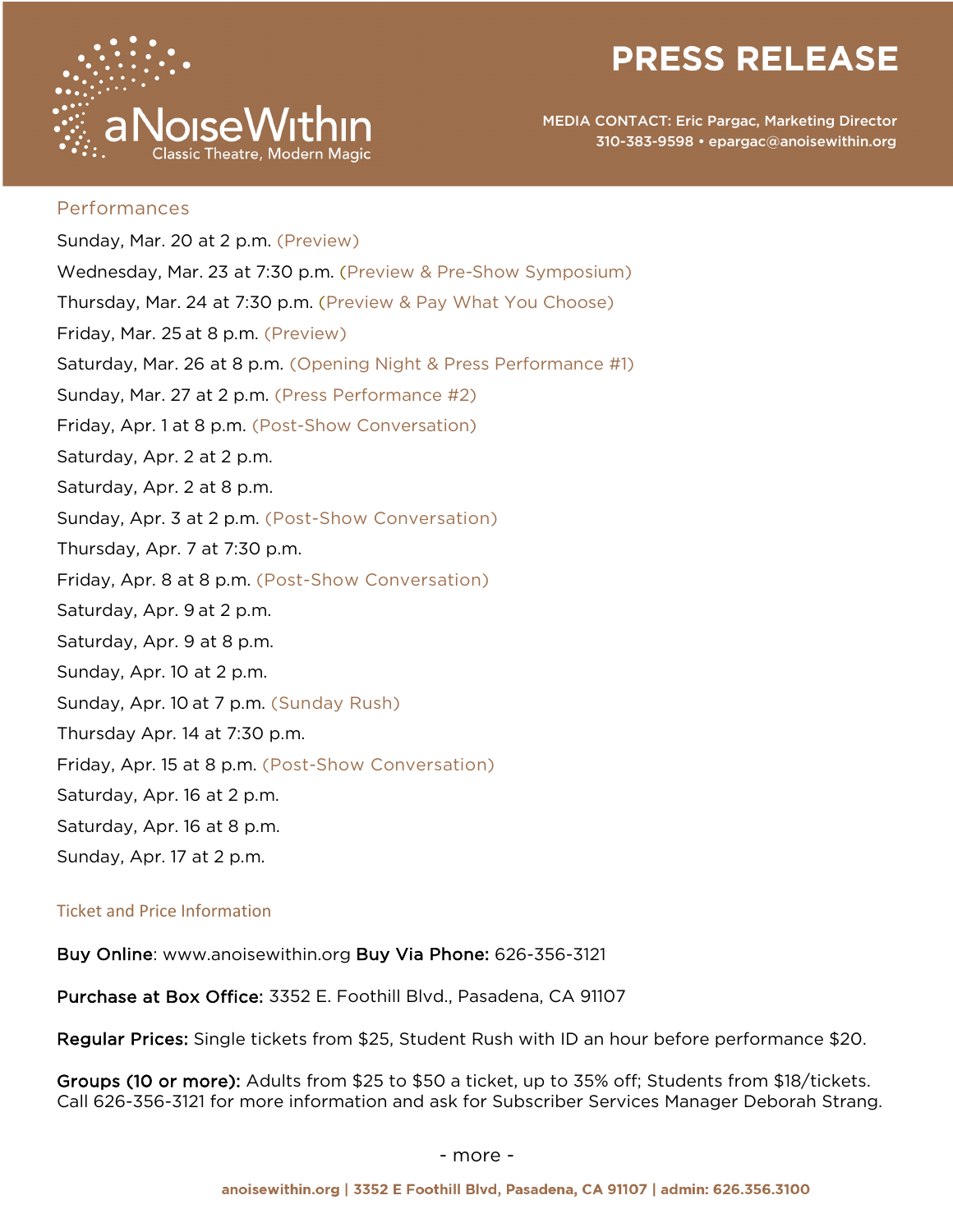



Sunday Rush: April 10 at 7 p.m. – all tickets remaining are \$25. Buy tickets online beginning the Monday before the performance with the code SUNDAYRUSH while selecting seats OR mention "SUNDAY RUSH" after 2 p.m. on the day of the performance at the box office window.

Pay What You Choose: Pay What You Choose tickets will be available to purchase online for as low as \$5 starting at 12pm on the Monday before the performance with the choice to pay \$5, \$10, or \$15 (excluding handling fee).

## **Conversations and Presentations with the Artists**

The run of *Anna in The Tropics* includes post-show artist conversations on April 1, 3, 8, and 15. Tickets on these nights automatically include the conversation with the artists at no extra charge. A pre-show symposium featuring a noted scholar will happen on March 23 at 6:45 p.m. before the second preview show.

# ANW's 2021-2022, 30<sup>th</sup> Anniversary Season – THEY SHATTERED THE CHRYSALIS

"The world is in the midst of extraordinary change," said Geoff Elliott (he/him) and Julia Rodriguez-Elliott (she/her), "a year of Covid-19; a time of greater awareness of systemic racism, and of confronting violence against people of color; a more aggressive push for women's and LGBTQ+ rights; and more. The world we once inhabited is shattering. Each of the productions in the 2021-22, 30th Anniversary Season is a passionate examination of seismic shifts in reality and how special individuals summon extraordinary courage to meet these changes head-on."

The anniversary season will continue with Nilo Cruz's Pulitzer Prize-winning *Anna in the Tropics* (March 20 - April 17, 2022), intertwines ritual, tradition, and raw sensuality in the working community of a Cuban-American cigar factory in 1920s Tampa, Florida. *Anna in the Tropics* will be directed by Jonathan Muñoz-Proulx (he/him), Director of Cultural Programming at ANW.

Following that, A Noise Within will conclude its triumphant return to the live stage with Mary Zimmerman's Metamorphoses (May 8 - June 5, 2022) directed by Julia Rodriguez-Elliott. Mary Zimmerman (author of ANW's award-winning *Argonautika*) creates this Tony Award-nominated masterpiece, based on the myths of Ovid. Be mesmerized with tales of Midas, Orpheus, Aphrodite, and more in a whimsical and heartbreaking meditation on the joys and perils of being human.